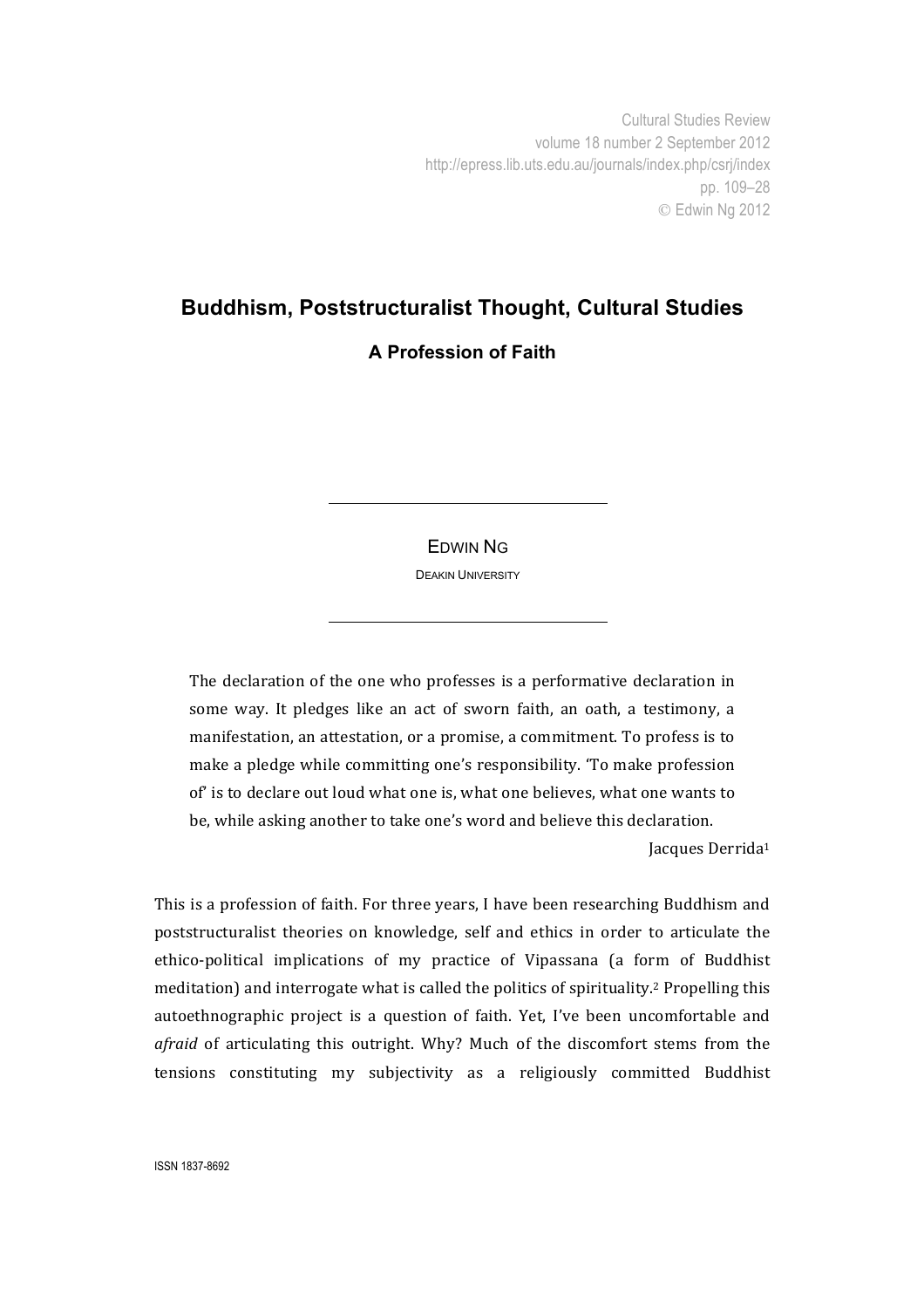attempting to understand my faith *with and through* the secular discourses of cultural studies. Perhaps I'm afraid of the disapproval, or even ridicule I might face in professing the religious inspiration I bring to and discover through academia. But can't this commitment to knowledge also be *hospitable* to faith, and therefore the possibility that religion or spiritual pursuits may have crucial things to say about those conundrums we grapple with, like ethics, (inter)subjectivity and the body? In tackling these conundrums with Buddhism and poststructuralist thought, I find it irresponsible to pretend that faith does not also support my practice of cultural studies. Hence, by way of an analysis this essay makes a profession of faith.

The essay first contextualises the discursive fields shaping this profession before analysing Vipassana with a 'religious' Foucauldian approach oriented around the critico-political aims of his late work. This will elucidate how Buddhist and poststructuralist thought share certain concerns, and identify trajectories for further inquiry. The primary aim is to explore the role of faith within cultural studies, if not the academy more generally. My understanding of faith is partly informed by Buddhism, but I do not conflate faith with institutional or doctrinal religious commitment.<sup>3</sup> Rather, I'm adopting a deconstructive strategy to decentre this reductionistic understanding of faith, exploring it as an affective response that is irreducible to any ontotheological proposition, and which reverberates through the hopes and aspirations of 'believers' and 'nonbelievers' alike. Hence, a preestablished definition of faith is suspended in favour of a hypothetical question. Recognising its resonance with affirmations of relationality like 'trust', 'confidence' and 'fidelity', I ask: 'Might it be that faith is betrothed to an open question, the movements of an ongoing task?'

#### —CONTEXTUALISING THE PROFESSION

Vipassana serves as a case study, but it is not representative of Buddhism as a whole, which far from being a monolith involves a diversity of knowledge practices from different sociocultural contexts. Nonetheless, it does reflect distinctive trends of 'Buddhist modernism', an ongoing process whereby the varied forms of Buddhism are attuned to the cultural and intellectual understandings of its historical milieu. Developing out of this process are detraditionalised and demythologised representations of Buddhism that emphasise the ethical and philosophical over the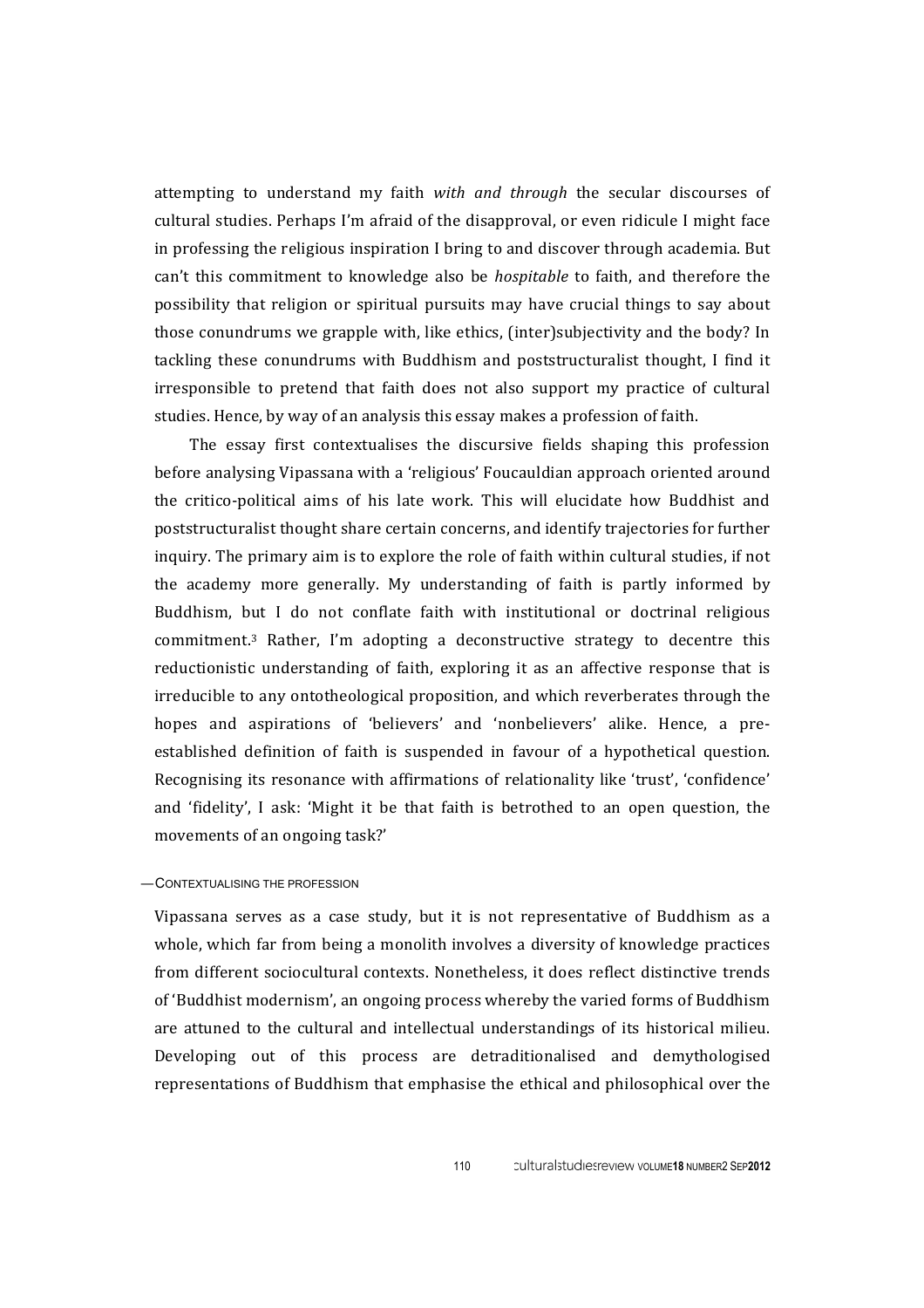religious, and foreground meditation as a central practice.<sup>4</sup> Vipassana is one such representation.<sup>5</sup> While it shares the doctrinal lineage of Theravada Buddhism (practiced predominantly in Sri Lanka and Southeast Asia), its founder S.N. Goenka disavows the label 'Buddhism', describing the Buddha's teaching as 'the art of living' and meditation as a 'non-sectarian technique' of 'self transformation through selfobservation'.<sup>6</sup> My research is situated on the same historical continuum of Buddhist modernism and aims to elucidate the contributions of Buddhism to current ethicopolitical issues with Foucauldian critique, thereby extending upon existing scholarship that focuses on Buddhist and Derridean philosophy.<sup>7</sup> In particular, it uses Vipassana to build on studies of the 'religious' dimensions of Foucault's work.<sup>8</sup>

Jeremy Carrette argues that Foucault had always been concerned, if only implicitly, with the intersections between religion and culture, unearthing in his oeuvre 'spiritual corporality' and 'political spirituality', the twin modalities of Foucault's 'religious question'. Spiritual corporality turns on Foucault's analysis of the body as both the effect and vehicle of power. This, Carrette contends, eliminates the persistent theological dualism of soul and body, spirit and matter, such that religious ideas 'become ways of expressing the body which can be both a technology of domination and *a more positive technology of self*.<sup>9</sup> Political spirituality, on the other hand, turns on Foucault's working definition of spirituality as 'a subject acceding to a certain mode of being', $10$  and is described by him as 'the will to discover a different way of governing oneself through a different way of dividing up true and false'.<sup>11</sup> Political spirituality facilitates the interrogation of 'the government of truth'. For Carrette, it cross-modulates the 'spiritual', 'ethical', and 'political' with 'truth', 'subjectivity' and 'power',<sup>12</sup> functioning as both an analytical tool and strategy of self-constitution for negotiating the politics of subjectivity: as both 'subject to someone else by control and dependence', and an 'identity by a conscience and self-knowledge'.<sup>13</sup> While there is a decisive shift from 'power' to 'subject' and 'ethics' in his late work, 'Foucault does not abandon politics to dedicate himself to ethics, but *complicates* the study of governmentalities through the exploration of the care of the self ... ethics, or the subject, is not thought of as the other of politics or power'.<sup>14</sup>

The Foucauldian knowledge-power-subjectivity schema is of course widely adopted in cultural studies' interdisciplinary investigations of the micro-politics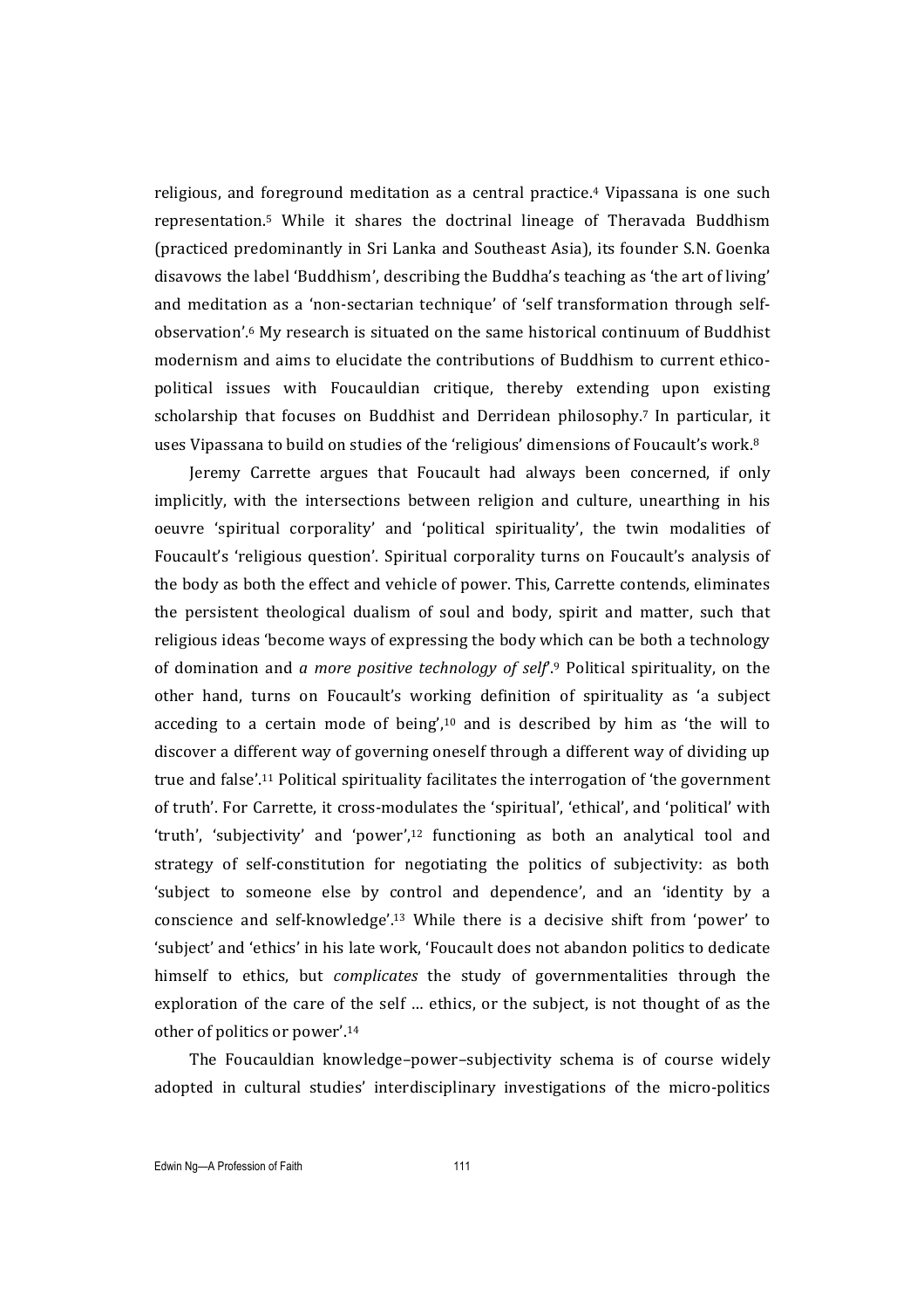constituting everyday life, including, but not limited to, the discourses and practices of consumer culture. My work adapts the approaches developed in this strand of cultural studies, particularly those that do not focus exclusively on the ideological imperatives circumscribing popular cultural formations but also explore their counter-hegemonic potentials and/or contributions to academia.<sup>15</sup> Religion and spirituality, however, have not been treated with the same hospitality. Where attention is given to them, studies have tended to view them with suspicion, adapting for instance Nikolas Rose's Foucauldian-inflected thesis about the 'psy matrix' to criticise them as the technologies of neoliberal governmentality (though it is worth noting that Rose himself cautions against performing only sceptical or paranoid assessments).<sup>16</sup> Jay Johnston and Ruth Barcan have identified limitations with such studies.<sup>17</sup> They ask if they mire cultural studies in 'the programmatic pessimism of Foucauldian accounts of selfhood', if their 'foundational secularism' marginalises 'both the bodily experiences and the concepts of the body' found in religion and spirituality, which could in fact enrich critical inquiries.<sup>18</sup> Hence, they propose 'augmentation and enrichment' to the Foucauldian approach ('in ways that do not so much contradict it as shift its analytical focus') to enable 'a rethinking of notions of spirit', the 're-theorising [of] the mind/body split and the nature of matter'. 19

My analysis of Vipassana adopts the 'religious' Foucauldian approach outlined above which offers a way forward that is mindful of the corporeality and critical contributions of religious or spiritual knowledge practices. This approach doesn't neglect or contradict criticisms of the neoliberal imperatives circumscribing 'spirituality', an important political intervention that must be sustained. In this regard, Guy Redden's contribution to this issue of *Cultural Studies Review* presents a cogent argument for developing research on the market logics shaping the knowledge production of New Age spirituality and its impact on broader questions about religion and society.<sup>20</sup> The analysis of Vipassana will foreground the ethics of cultural studies and extrapolate on how it involves faith. Here, a deconstructive strategy becomes crucial. Joanna Zylinska has elaborated from the premises of 'performativity' and 'undecidability' a two-pronged argument: that 'the political commitment of cultural studies already works against a certain normative horizon', and that 'its numerous acts of political practice simultaneously *perform*, propose and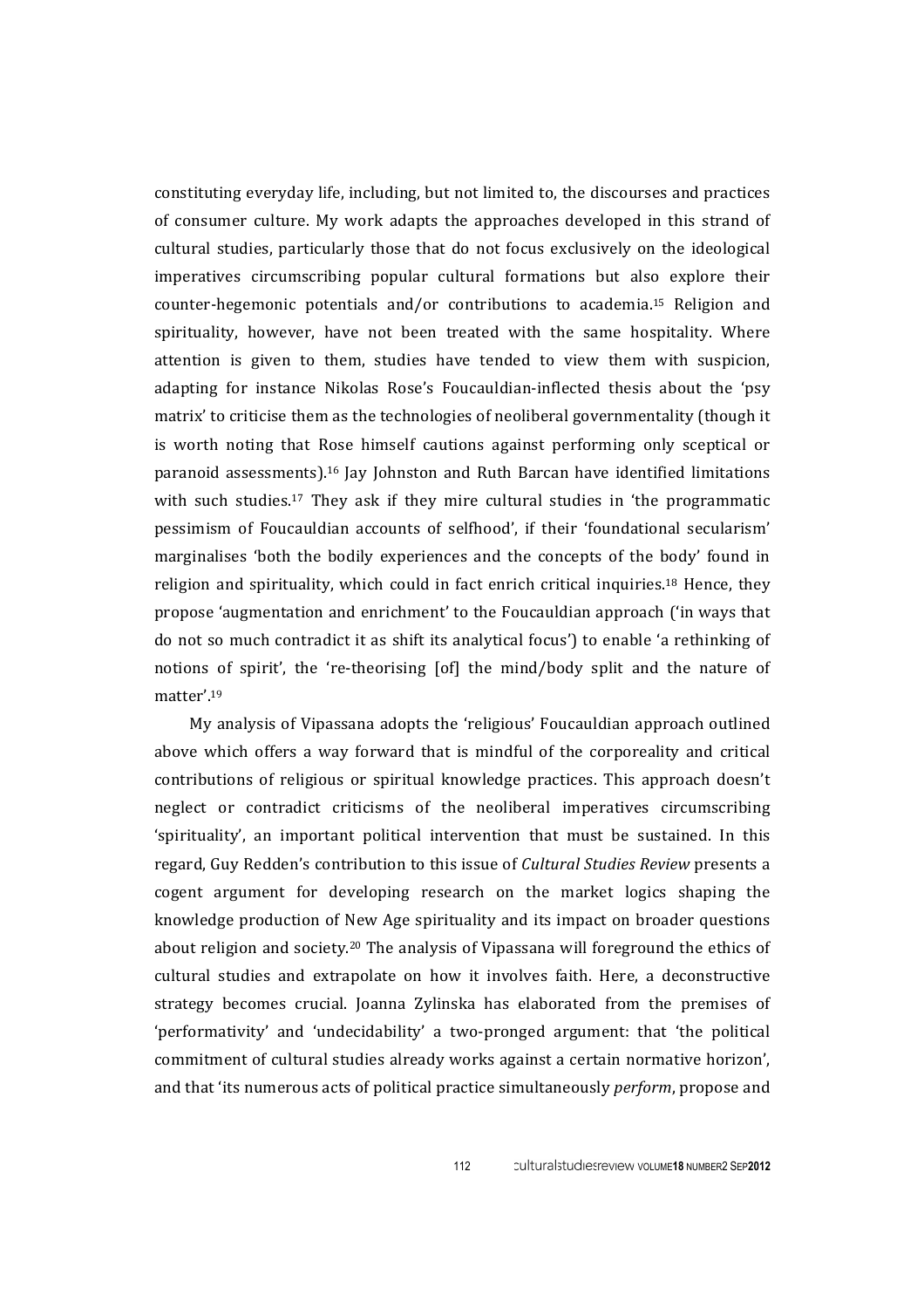develop an ethics of cultural studies'.<sup>21</sup> Refracting Levinasian ethics through Derrida's arguments about possible–impossible aporias like *l'avenir* and messianicity, Zylinska articulates cultural studies as a 'responsible response' that adopts a foundational aim of responding to difference and to what calls for recognition and respect. As 'an ethical opening to incalculable alterity', it is 'a project-in-the-making, on its way', and can 'never be properly founded'.<sup>22</sup> She thus characterises cultural studies in Derridean terms as 'a promise ... a messianic project of awaiting the unknown and the not-yet, of opening ourselves not only to the differences we already know and can name but also to those that remain unnameable and unidentifiable, to what may vet surprise and scare us'.<sup>23</sup>

Zylinska doesn't broach the topic of faith, but the aporias she engages with are the same ones informing Derrida's argument about a 'fiduciary act' between faith and knowledge, religion and reason, about the impossibility of placing one before the other.<sup>24</sup> If knowledge is always-already marked by the trace of faith, is a responsible response—the promise of cultural studies—an impassioned call *for and of* faith, or at least a more hospitable encounter with faith? *What if the movement of* faith indeed accompanies and spurs us on to do what we do?

#### —ARTS OF LIVING

Vipassana is premised on the Buddhist concept of *vipassanā*, meaning 'to see things as they are' or 'insight'. The meditator first develops awareness of breathing to cultivate what is called mindfulness, an attitudinal and perceptual practice of equanimous attentiveness. The meditator then turns awareness towards the body to contemplate on *vedanā*, a term connoting both 'bare feelings' (what I interpret in current theoretical terms as affect) *and* physical sensations, the latter serving as the primary object of meditation. With mindfulness the meditator perceives various sensations throughout the body, even very subtle ones that weren't apparent before. Goenka claims that sensations can neither be controlled nor willed. Hence, one should not seek any particular sensation but recognise that all sensations—which according to Buddhist scriptures are experienced either as pleasant, unpleasant or neutral—arise only to pass away.

Vipassana provides a means for understanding *in and through the body* the interrelated Buddhist doctrines of *anicca* (impermanence/change), *dukkha*

Edwin Ng-A Profession of Faith 113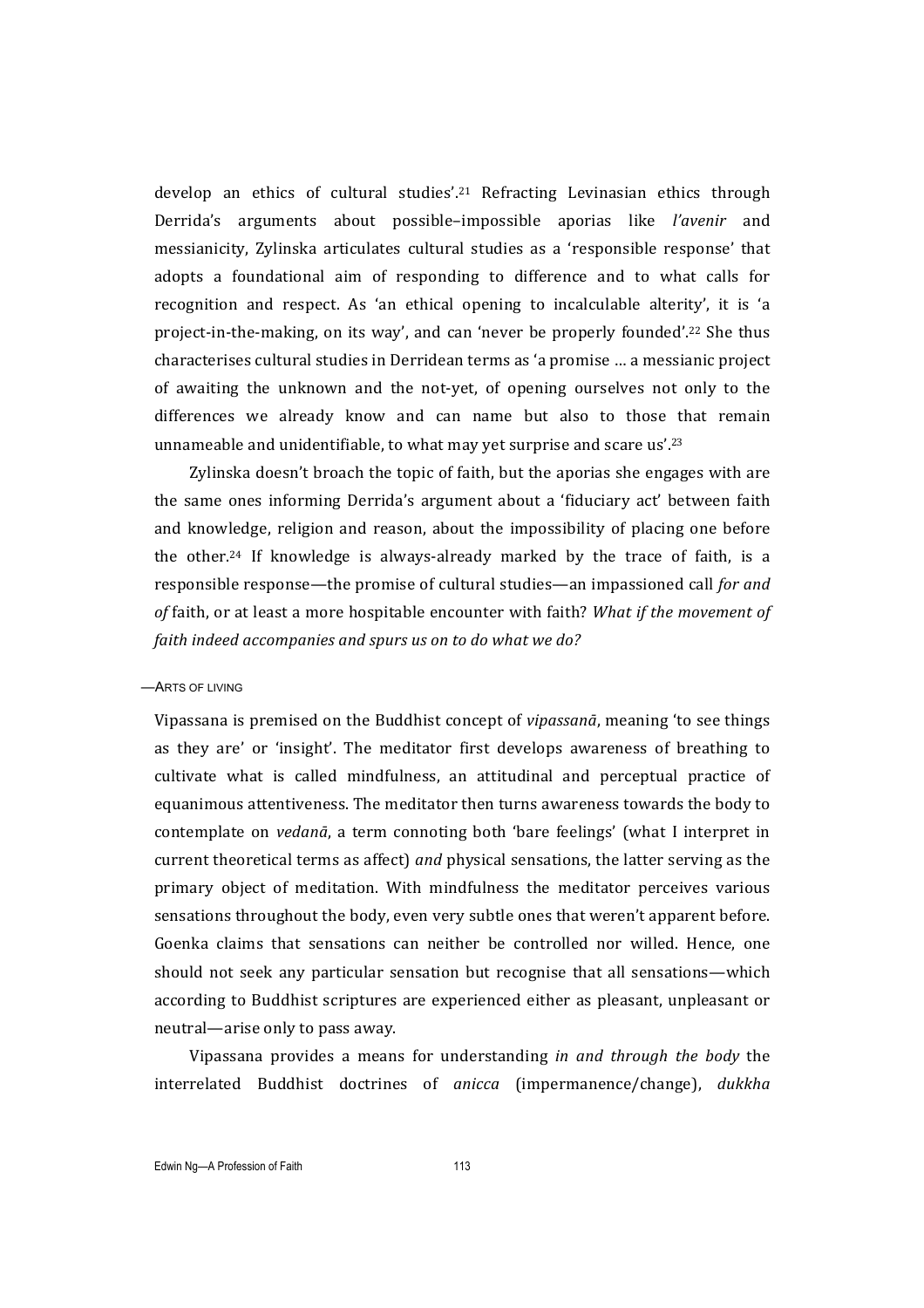(existential discontent) and *anattā* (not-self). The doctrines posit that existence is impermanent because all conditions pass away when their supporting conditions change. If all phenomena are contingent upon other phenomena *ad infinitum*, presence can never be fully secured nor can any phenomenon be said to have an intrinsic essence, especially the self, hence not-self—which, given a Derridean gloss, regards the transcendental subject as a trail of ungraspable traces of traces. Goenka claims that the failure to fully recognise the reality of impermanence and concomitant delusions about an enduring self-essence (including the belief in an enduring, originary soul-essence) perpetuates existential discontent. Therefore, the crux of Vipassana is to cultivate *equanimity* so as to relinquish the futile *craving* for, and *aversion* towards, whatever threatens fixity in one's life and the obstinate desire for self-presence. Goenka constantly reminds students to neither relate to pleasantness with craving nor unpleasantness with aversion, enjoining them to always 'start again' without frustration whenever attention wavers from the task at hand. With equanimity, one would perceive with increasing clarity the body as a field of changing sensations, developing at the same time a different relationship to thoughts, which reveal themselves to be just as ephemeral and insubstantial. Goenka illustrates the everyday effects of the practice with the following scenario.

Consider how we tend to lose our temper when confronted with a difficult situation, even though we tell ourselves we shouldn't. Often, we even project our displeasure onto others or external situations. Vipassana teaches that every emotional-mental state has concomitant bodily sensations. Mindfulness would allow one to observe the sensations (of heat, for instance) accompanying anger and cultivate insight into the self 'as it is': *an* impersonal interplay of perception, affect, *sensation, and thought conditioned by prior experience and not as 'I', 'me' or 'mine'* to again give this a Derridean gloss, the processes constituting the body-mind are recognised as endlessly differing and deferring. In other words, we'd see that there is no need to react angrily because there is no necessity or inevitability for 'anger' or the self-identity of 'angry person'. Inasmuch as we maintain a degree of mindfulness and equanimity, we enact freedom, clearing a space for *becoming otherwise*.

Granted, the relationships between perception, affect, sensation, thought and selfhood could be more complex than is suggested here. But I want to stay with Goenka's scenario to explore the affinities between Vipassana and Foucauldian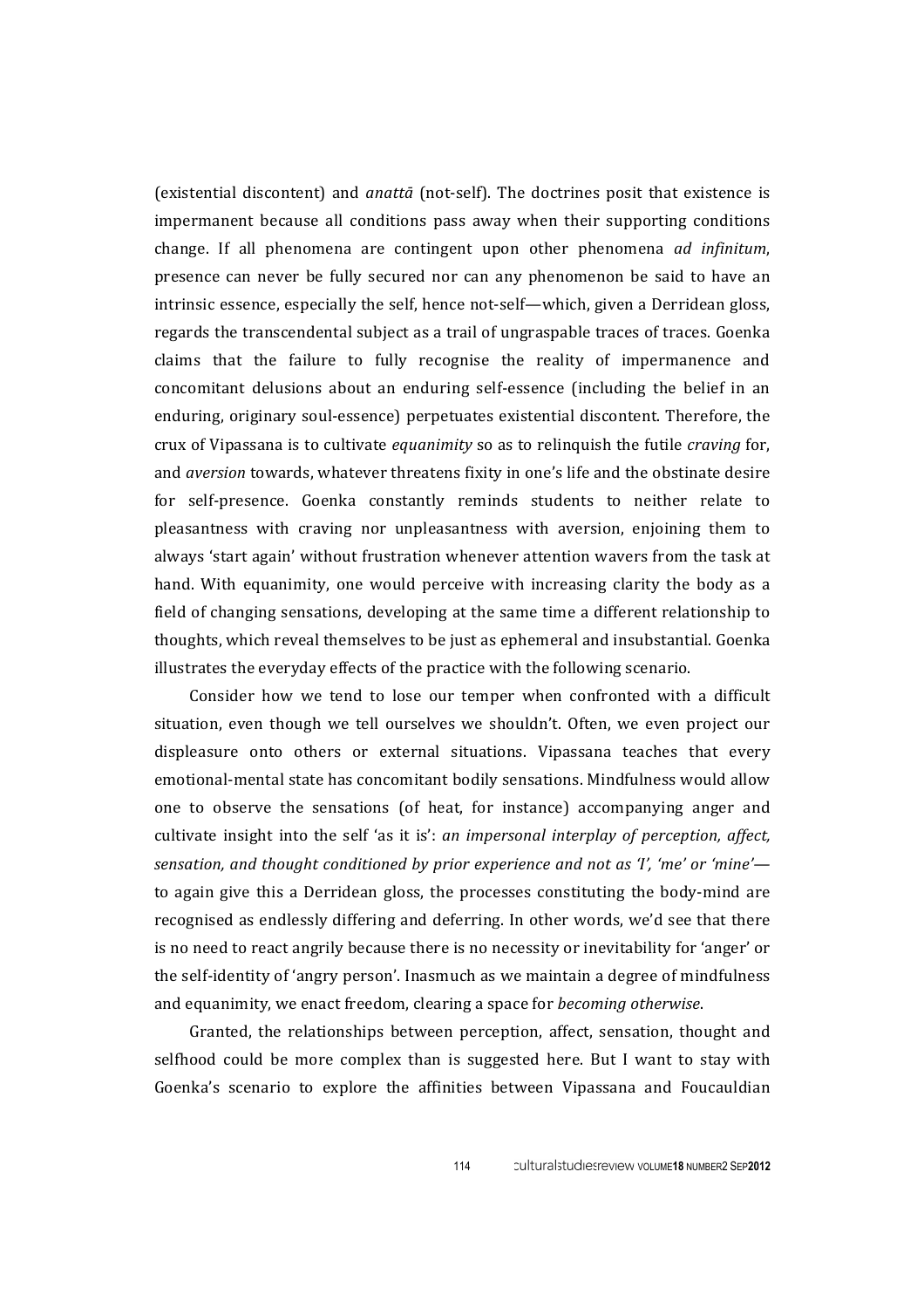thought. Vipassana appears to exemplify what Foucault examines in his late work on the Classical Greek ideal of an art of living: technologies of the self, knowledge practices that 'permit individuals to effect by their own means or with the help of others a certain number of operations on their own bodies and souls, thoughts, conduct, and ways of being, so as to transform themselves in order to attain a certain state of happiness, purity, wisdom, perfection, or immortality'.<sup>25</sup> What points of consonance might a Buddhist art of living share with a Foucauldian-inflected one?

Timothy O'Leary has argued that Foucault's 'genealogy of ethics' seeks to inaugurate new modes of being which might displace existing relationships between truth, power and subjectivity.<sup>26</sup> Building on Foucault's fourfold analysis of ethical substance, mode of subjection, ethical work and *telos*—the 'what', 'why', 'how' and 'goal' of ethics—O'Leary makes the following proposals for a contemporary art of living.<sup>27</sup> First, insofar as Foucault's 'critical attitude' regards the subject as no more than a 'fictitious unity', much like how 'sex' is no more than an 'ideal point' consolidated by the discourses of sexuality, the ethical substance is the transcendental subject which must be refused.<sup>28</sup> Second, if the self is not a product but a process, the mode of subjection is the recognition that the unknown openendedness of existence has to be embraced with an attitude that treats life as an art of ongoing crafting. Third, insofar as Foucault's critico-political project aims 'to prise open the relations of truth-power-subjectivity which makes us the kind of individual that we are', the ethical work involves practices of desubjectivation.<sup>29</sup> Fourth, if the task of critique is not to remove constraint or domination but to continuously open up possibilities for new sociopolitical choices and relations, the *telos* is freedom, conceived not as an historical constant or ideal state but as constituted by relations, as the capacity to say no to a certain identity or to be governed a certain way: the freedom to always become otherwise.

Following Foucault's re-evaluation of the precept of 'the care of self' in the history of Western thought, O'Leary offers philosophy-as-a-way-of-life as one technique for a contemporary art of living.<sup>30</sup> But given that Foucault identifies spiritual *askesis* as a modality of the care of self, Vipassana could be another technique.<sup>31</sup> Treating subjectivity as a process, Vipassana shares Foucault's aim of 'refusing the self'. Moreover, insofar as mindfulness enables a different relationship to thought it is consonant with Foucault's understanding of critique, which 'consists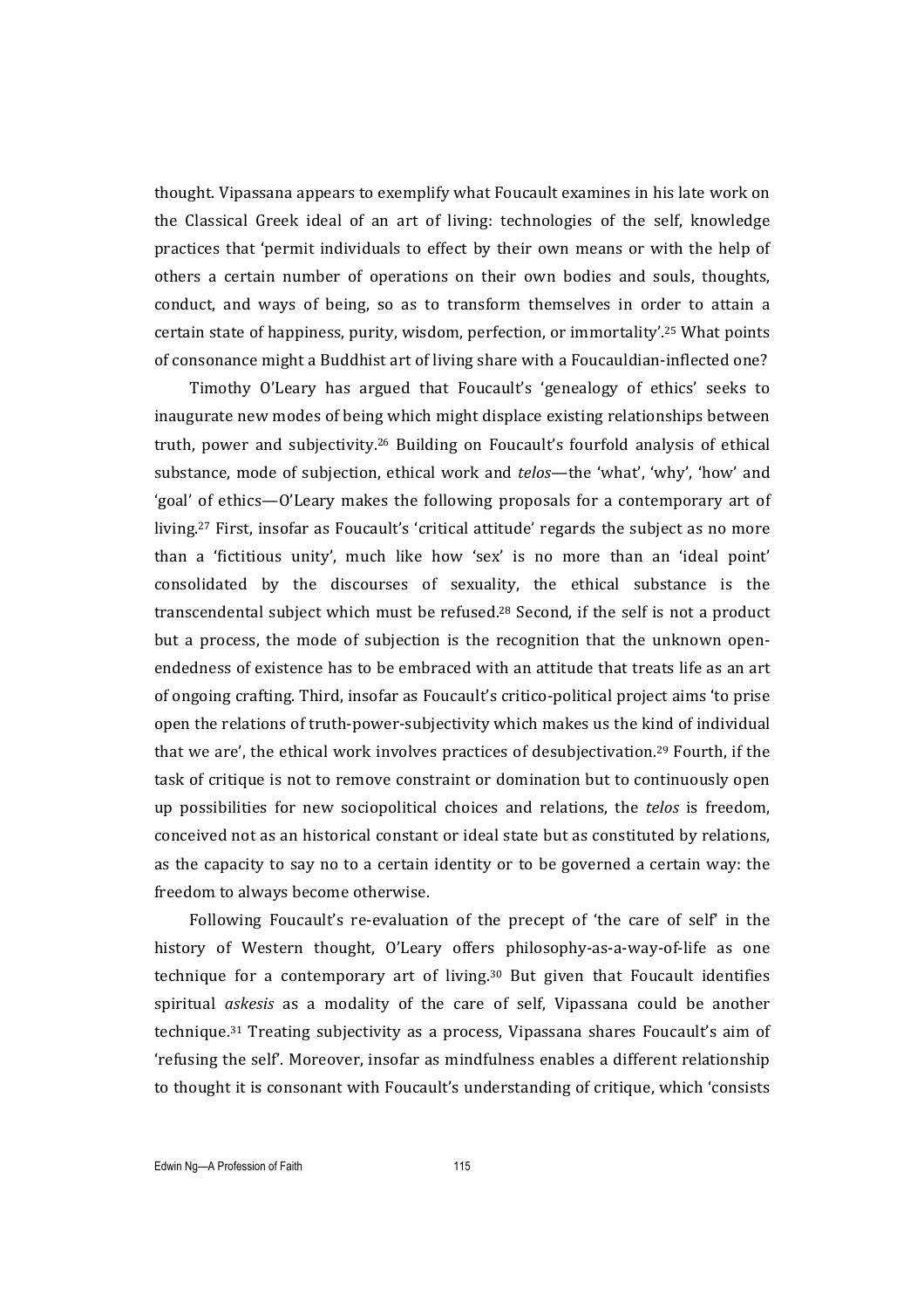in seeing what kinds of self-evidences, liberties, acquired and non-reflective modes of thought, the practices we accept rest on'.<sup>32</sup> Foucault says: 'Criticism consists in ... showing that things are not as obvious as we might believe, doing it in such a way that what we accept as going without saying no longer goes without saying.'<sup>33</sup> What is rendered difficult to 'go without saying' in Vipassana is the notion of an unchanging 'I', and if, as David Hoy suggests, Foucault's critico-political aim is to bring people up against 'a limit-experience that disrupts their deepest convictions and sense of who they are', Vipassana is geared towards a similar goal, revealing the body-mind to be always already liminal: *anicca* and *anattā*.

Vipassana can therefore be read as a practice of desubjectivation. Foucault describes the desired effect of desubjectivation as *se dépendre de soi-même*, an expression usually translated as 'distancing oneself from oneself' or 'detaching oneself from oneself', though Hoy renders it as 'dissolving oneself'.<sup>34</sup> This coincides with Vipassana where it is said that with finely honed mindfulness and equanimity the perceived solidity of the body would dissolve into a boundless field of vibrations, a direct intuition of *anicca* and *anattā* that would radically re-orientate one's subjectivity. It is difficult, if not impossible, to objectively validate this claim. Regardless, the general aim of Vipassana to disrupt delusions about an enduring self-essence is consonant with the Foucauldian aim of 'dissolving oneself'.

Another point of consonance is their non-essentialising approach to freedom. While Buddhist discourses position *nibbāna* (Sanskrit: *nirvāna*) or Awakening as an end to strive for, they also mitigate against any essentialising understanding of the goal. Hence, Goenka cautions that while Awakening involves full liberation from *dukkha*, to crave or harbour expectations about it is to set oneself in the opposite direction. Awakening is thus suspended—*like a 'perhaps'*—in favour of an ongoing process of transforming one's life with Buddhist ethical precepts and practice. Like Foucault's critico-political project, Vipassana pursues freedom as a 'continuous practice of an art of living'.<sup>35</sup> The ceaseless movement of anicca (impermanence/change) and the 'not' of *anattā* (not-self) suggest that what Buddhist practice requires is a kind of waiting directed not at any particular object but for the 'outside': reality 'as it is' with which language may perhaps never *know* or be certain if it coincides. Foucault's musing about language offers a fitting allegory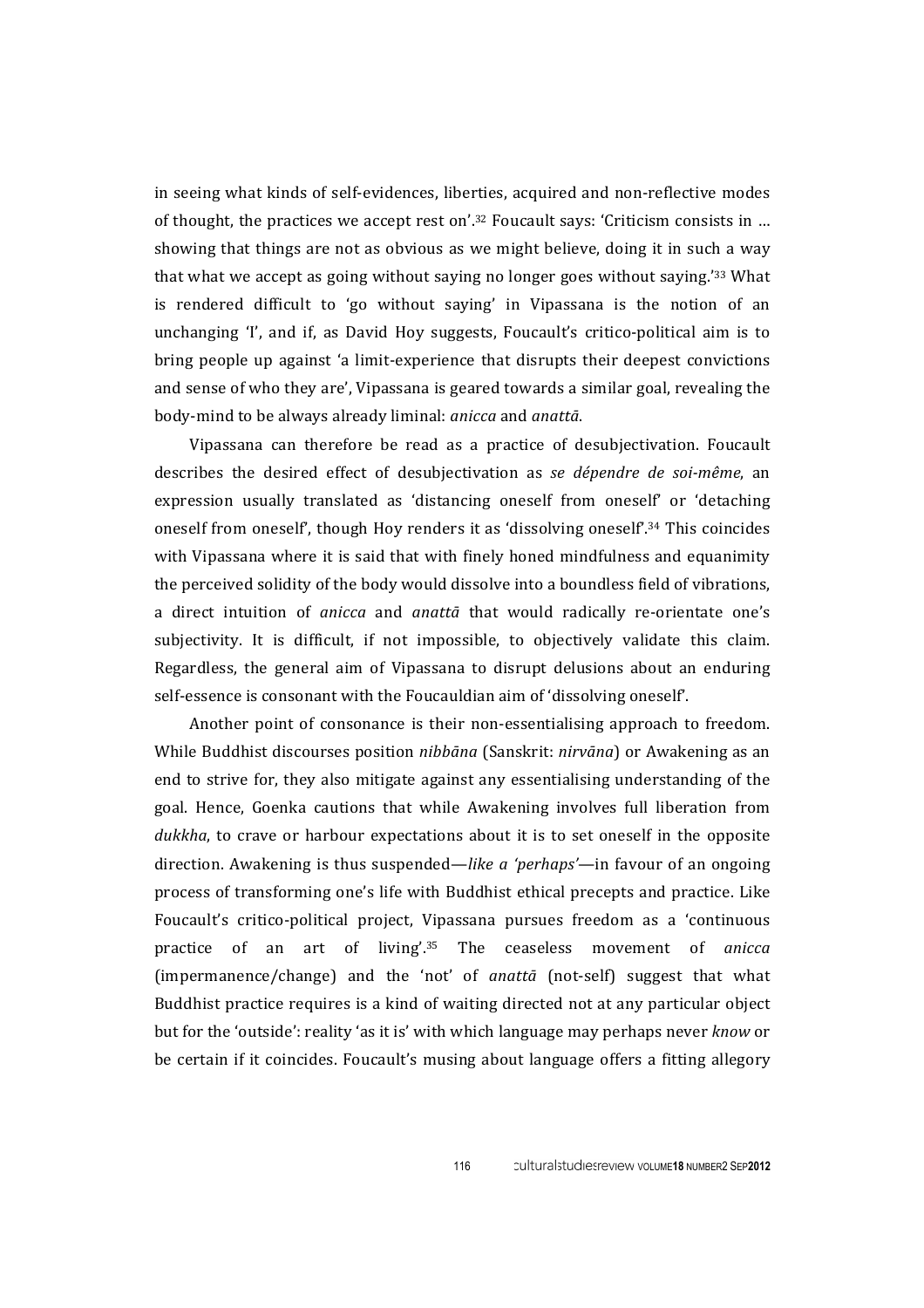for the practice of mindfulness, the Buddhist commitment to unconditionally Awaken to reality 'as it is':

Language in its every word, is indeed directed at contents that preexist it; but in its own being, provided that it holds as close to its being as possible, it only unfolds *in the pureness of the wait*. Waiting is directed at nothing: any object that could gratify it would only efface it. Still, it is not confined to one place, it is not a resigned immobility; it has the endurance of a movement that will never end and would never promise itself the reward of rest; it does not wrap itself in interiority; all of it falls irremediably outside. Waiting cannot wait for itself at the end of its own past, nor rejoice in its own practice, nor steel itself once and for all, for it was never lacking courage. What takes it up is not memory but forgetting. This forgetting ... is extreme attentiveness. 36

Vipassana involves equanimous attentiveness towards the liminality of the *bios*, a practice described as 'the art of living'. Foucault's critical ontology of the present involves extreme attentiveness towards the 'limits of ourselves', $37$  a practice prompting these comments about an aesthetics of existence: 'The idea of the *bios* as a material for an aesthetic piece of art is something which fascinates me.'38 To these ends, this short analysis has outlined how a 'religious' Foucauldian approach could mobilise practices like Vipassana as ethically and politically enabling rather than politically conservative or ideologically complicit—and I hope it has opened lines of dialogue between cultural studies, Buddhist communities and scholarship, and religion more generally. But to engage in dialogue questions about faith cannot be ignored, not if we are to make a *responsible response* towards religion.

—AWAITING IN FAITH, PERHAPS?

If an art of living is an ongoing task, is this commitment to always become otherwise also a commitment to what Derrida calls *l'avenir*, the absolute future to come, to which we can only say yes, 'yes' to the 'perhaps'? In discussing what comes before (but not in any temporal sense) religion and reason, Derrida paints this arresting image: 'an abyss ... a desert in a desert, there where one neither can nor should see coming what ought or could—*perhaps*—be yet to come'.<sup>39</sup> Might this be the

Edwin Ng—A Profession of Faith 117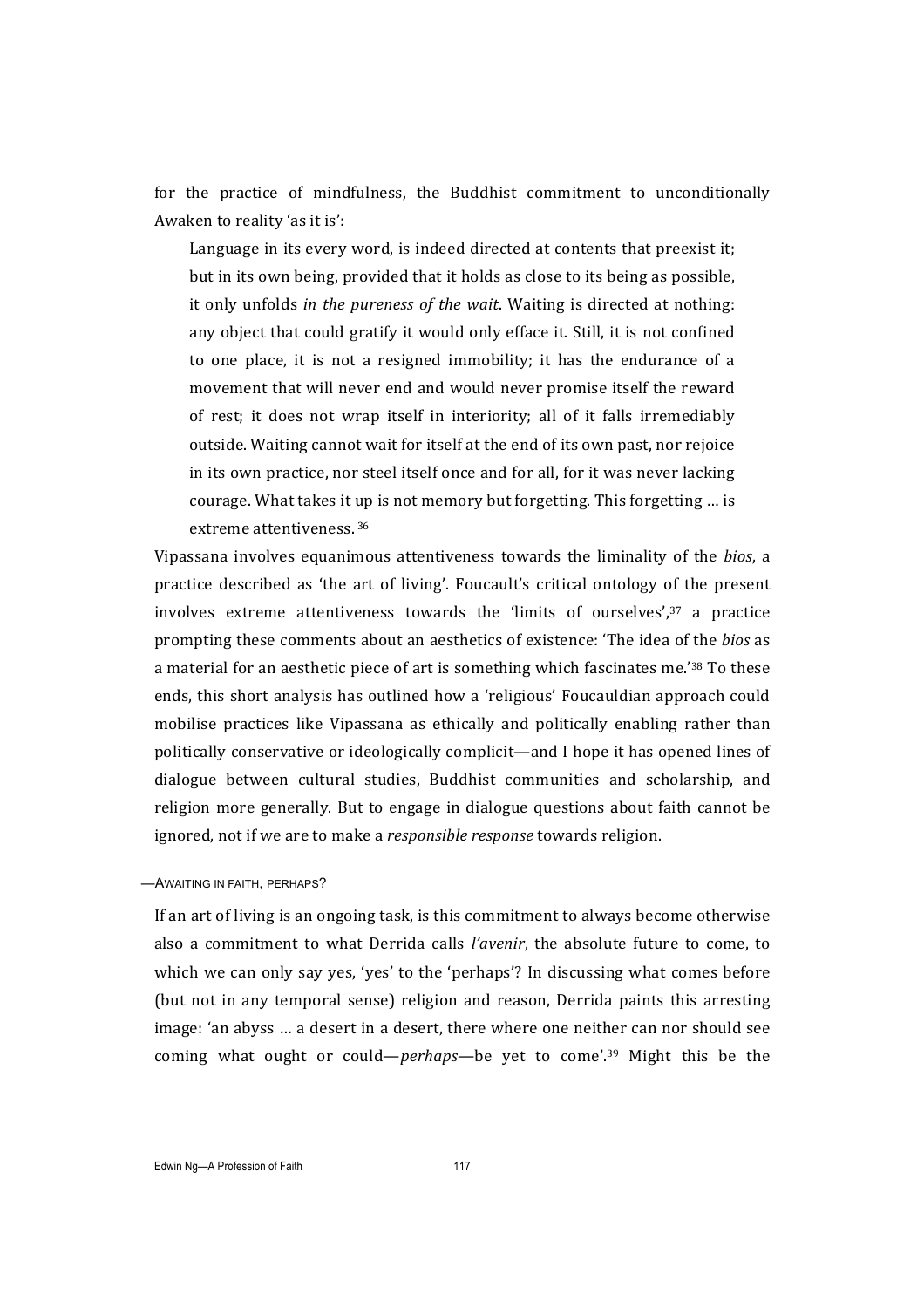pureness of the wait Foucault alludes to? A call for and of faith? *Perhaps*? Derrida says:

This experience of the 'perhaps' would be that of both the possible and impossible, of the possible as impossible. If all that arises is what is already possible, and so capable of being anticipated and expected, that is not an event. The event is possible only coming from the impossible. It arises *like* the coming of the impossible, at the point where a *perhaps* deprives us of all certainty and leaves the future to the future. This *perhaps* is necessarily allied to a yes: yes, yes to whoever or whatever comes about.<sup>40</sup>

'Perhaps' bridges the space between the possible and the impossible, or what Caputo explicates as the future present and the absolute future. The future present refers to the momentum of the present towards a future we can reasonably anticipate; hence we maintain a savings account. The absolute future, however, is the unforeseeable future that shatters 'the comfortable horizons of expectation that surround the present'.<sup>41</sup> Unlike the future present, it offers no horizon for orienting our calculations or expectations. The absolute future makes all knowledge of what might be possible impossible, impossible because it is wholly outside the order of what can be *reasonably* anticipated. Yet, this unforeseeable future to come is the condition of possibility for calculations or expectations—for any decision. Thus, every decision cannot but admit undecidability, always given up and over as a pledge (of faith?) to the absolute future to come, *l'avenir*, the impossible.

The aporetic logic of *l'avenir* (and messianicity discussed below) informs Caputo's conceptualisation of a 'religious sense of life' demanding nothing less than faith, love, and hope. By 'the religious', Caputo is not referring to (but doesn't exclude) organised religion. Rather, 'the religious' refers to 'a basic structure of our lives ... that should be placed alongside very basic things, like having an artistic sense or political sense'.<sup>42</sup> Martin Hägglund has questioned Caputo's deconstructive approach to 'God', arguing that he removes the condition of radical evil which Derrida refuses to do, and that his interpretation of 'religion without religion' misreads Derrida's ideas which point rather to a 'radical atheism'.<sup>43</sup> This debate is important for clarifying 'the religious turn' in critical thought, but it is beyond the purview of this essay. In any event, it needs to be examined alongside ongoing inquiries into how an unreflexive deployment of a religion–secular dichotomy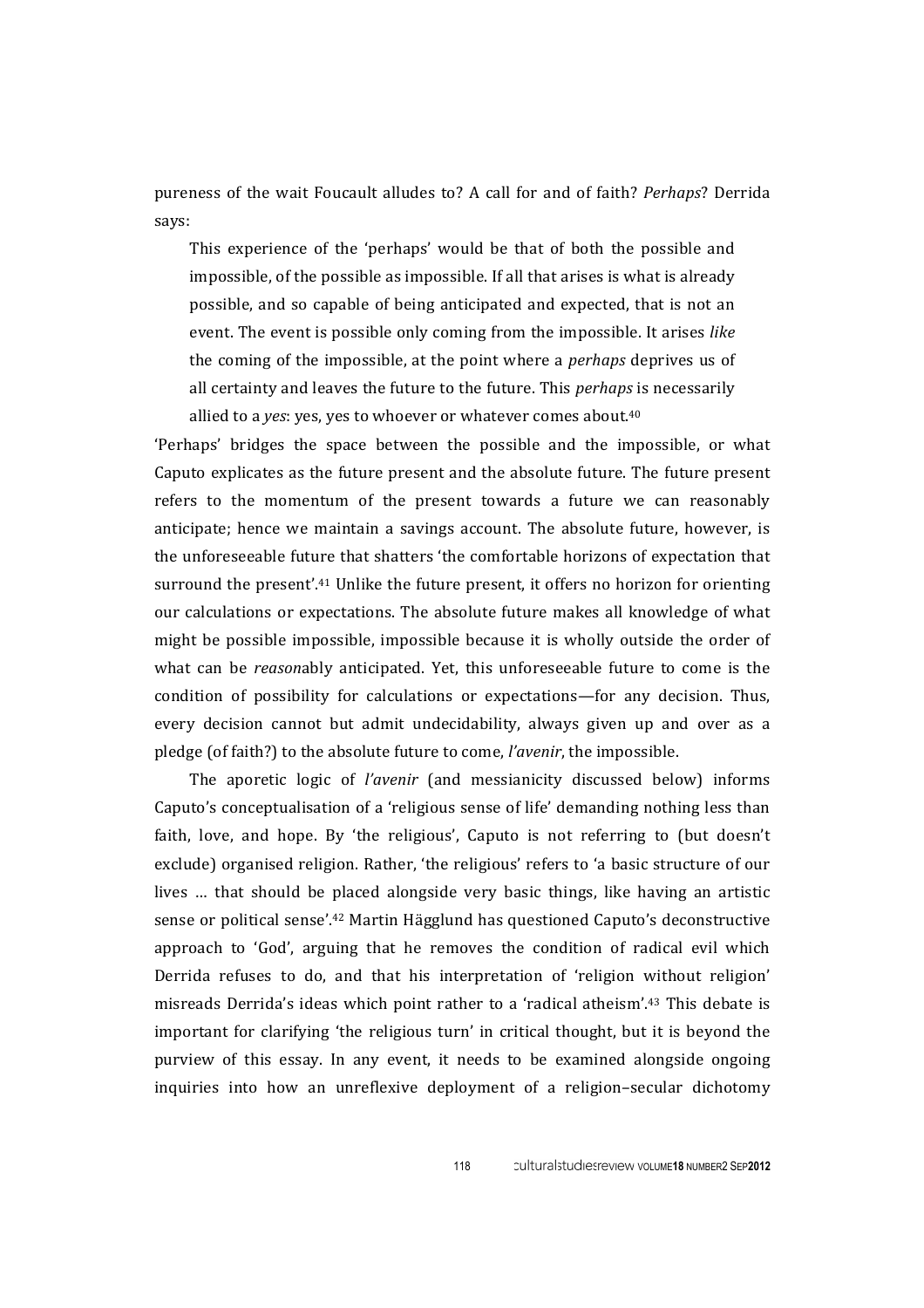blindsides current thinking to the conceits of secularism, a task requiring sustained collective effort, as this special issue of *Cultural Studies Review* hopes to encourage. I nevertheless highlight Hägglund's quarrel with Caputo's work to point out that radical atheism still involves faith. Hägglund himself says, 'We can never know for sure what will happen because experience is predicated on the unpredictable coming of time. Whatever we do, we place faith in a future that may shatter our hopes and lay waste what we desire.' $44$  Might it be, then, that faith is irreducible to any ontotheological proposition, an affective response that reverberates through the hopes and aspirations of 'believers' and 'non-believers' alike? I'll return to this question later. Consider for the moment what Derrida says:

My own understanding of faith is that there is faith whenever one gives up not only any certainty but also any determined hope. If one says that resurrection is the horizon of one's hope then—since one knows what one names when one says 'resurrection'—faith is not pure faith. It is already knowledge ... That is why you have to be an atheist of this sort [someone who 'rightly passes for an atheist'] in order to be true to faith, to pure faith.45

Faith, *in and of the 'perhaps'*, reverberates through my coterminous practice of Buddhism, poststructuralist thought and cultural studies, all of which demand openness to unknowingness, an openness enacted by both Derrida's and Foucault's work. Insofar as Foucauldian critique performs a 'hermeneutics of refusal' that refuses to answer the question 'Who am I?' in any determinate way and challenges those who would enforce their answers on others, Foucault arguably shares Derrida's appreciation of unknowingness and the desire to keep the future open. As Caputo suggests, Foucault's critico-political aims echo Derrida's messianic affirmation of *viens, oui, oui*, come, yes, yes.<sup>46</sup>

Derrida's conceptualisation of the messianic, informed in part and subversively by his own Jewish heritage, affirms incalculable alterity. The messianic or 'messianicity without messianism' refers to 'the opening to the future or to the coming of the other as the advent of justice, but without horizon of expectation and without prophetic prefiguration  $\dots$  At issue there is "a general structure of experience".'47 The messianic does not belong properly to the Abrahamic religions nor does it require a Messiah, for to give it specific content is to circumscribe it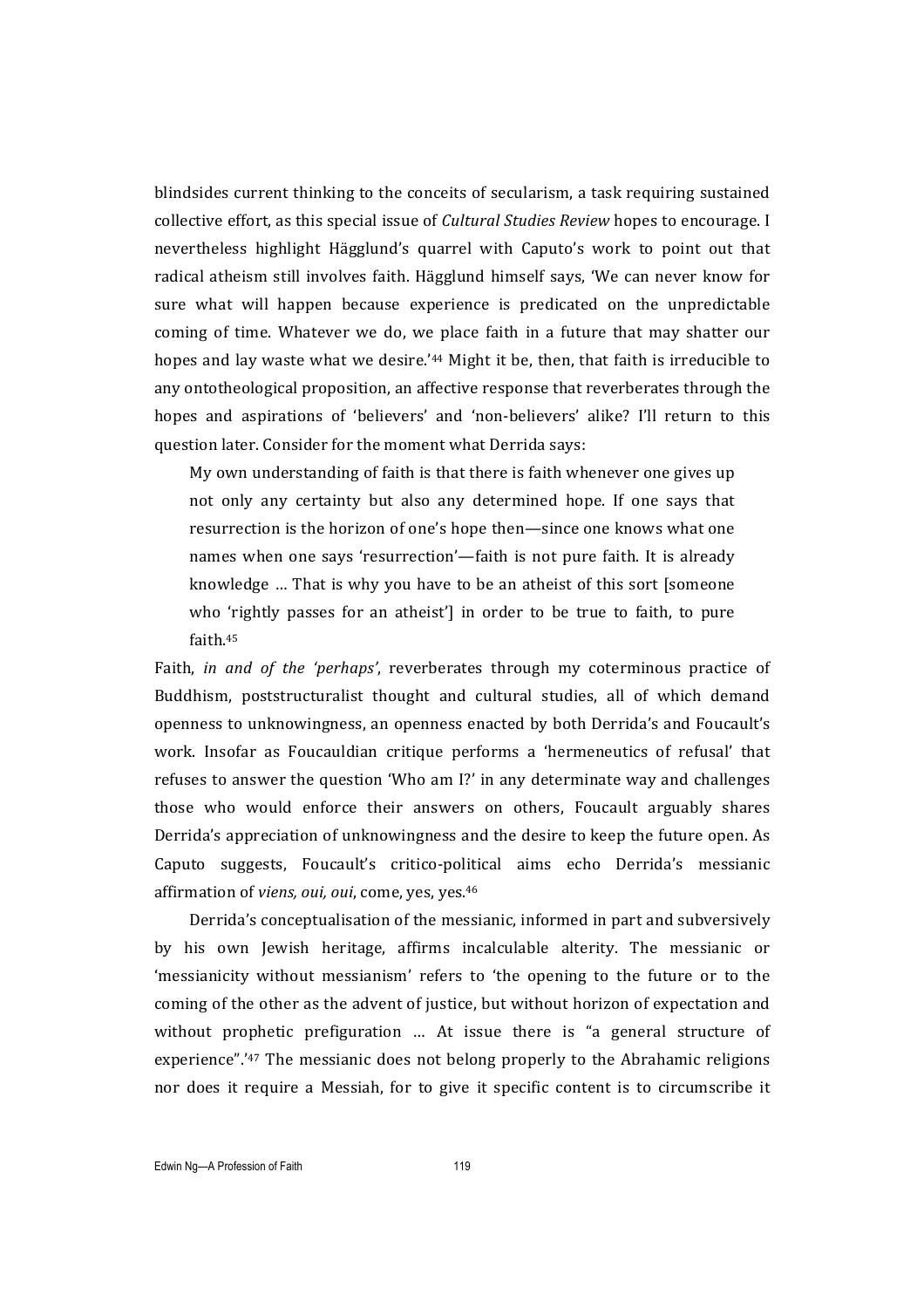within a determinable horizon that the absolute future makes impossible. Messianicity is not a horizon but the shattering of the horizon.<sup>48</sup> For Derrida, this 'abstract messianicity belongs from the very beginning to the experience of faith, of believing, of a credit that is irreducible to knowledge and of a trust that "founds" all relation to the other in testimony'.<sup>49</sup> In *Spectres of Marx*, he speaks of the affinity between Marx's messianic spirit and deconstruction's affirmation of unconditional justice to come as 'the movement of an experience open to the absolute future of what is coming, that is to say, a necessarily indeterminate, abstract, desert-like experience that is confided, exposed, given up to its waiting for the other and for the event'.50

We return to the pureness of the wait, the desert in a desert: there where one neither can nor should see coming what ought or could—*perhaps*—be yet to come (where Derrida and Foucault gaze together towards the impossible horizon with unknowingness, and perhaps, faith?) There, too, a messianic cultural-studies-in-themaking awaits patiently as a promise, a responsible response in the face of incalculable alterity, standing resolute on a 'double vector decision' involving attentiveness towards those marginalised others it engages with, and continuous reexamination of its own commitments and exclusions.<sup>51</sup> An approach to cultural studies driven by an ethical imperative to always 'start again', as Goenka might say, implicitly echoes Derrida's arguments about the scriptural story of Abraham: that the 'ethical can  $\ldots$  end up making us irresponsible', that every response towards the other always sacrifices 'other others'—*tout autre est tout autre*, every other (one) is every (bit) other.<sup>52</sup> Derrida writes:

The simple concepts of alterity and of singularity constitute the concept of duty as much as that of responsibility. As a result, the concepts of responsibility, of decision, or of duty, are condemned to paradox, scandal, and aporia. Paradox, scandal, and aporia are themselves nothing other than sacrifice, the exposition of conceptual thinking at its limits, at its death and finitude. As soon as I enter into a relation with the other, with the gaze, look, request, love command, or call of the other, I know that I can respond only by sacrificing ethics, that is, by sacrificing whatever obliges me also to respond, in the same way, in the same instant, to all the others.53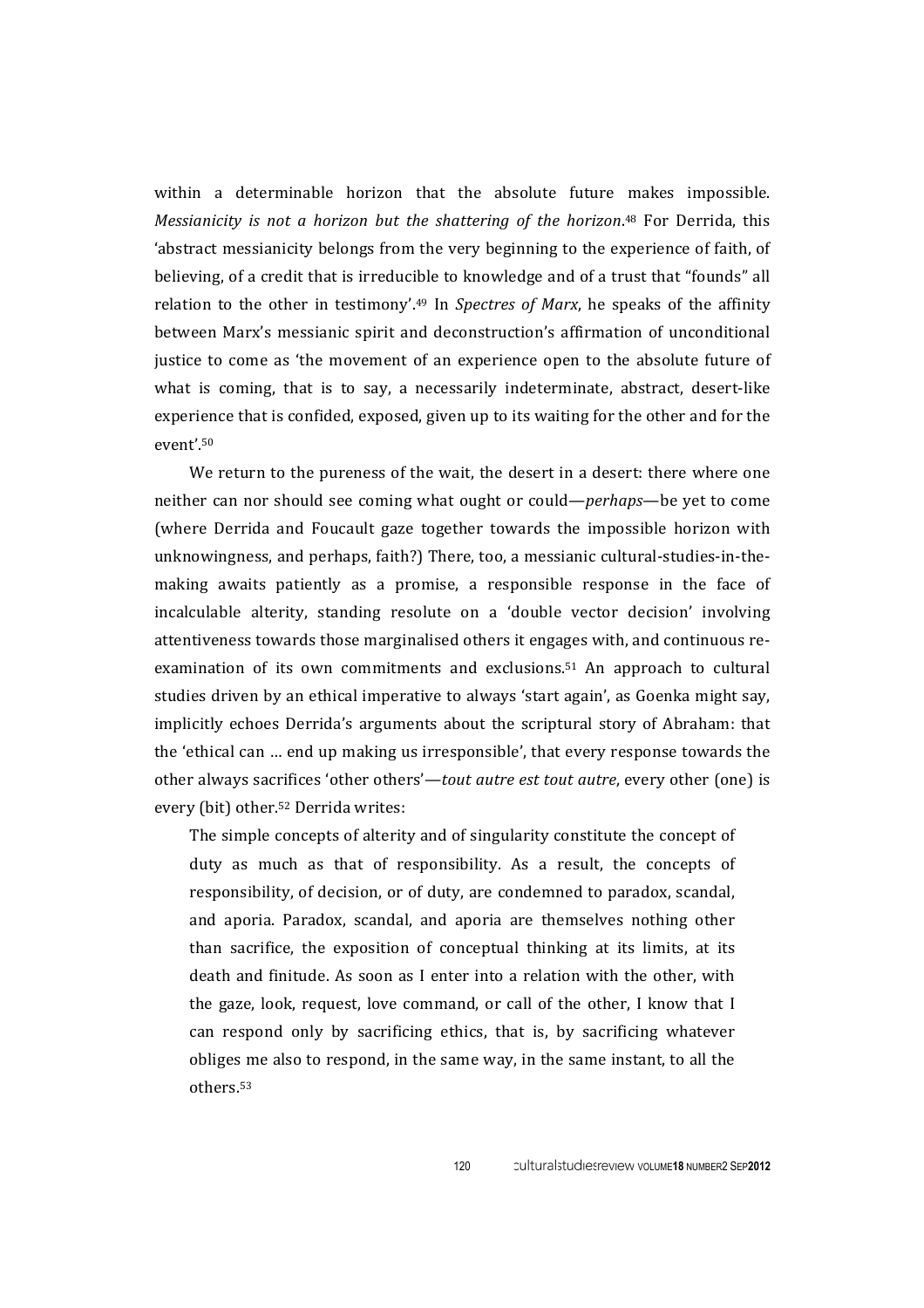If responsibility always involves 'irresponsibilisation', then any ethical or political decision cannot be taken once and for all but must be continuously reviewed, retaken.<sup>54</sup> As Derrida says, 'there would be no decision, in the strong sense of the word, in ethics, in politics, no decision, and thus no responsibility, without the experience of some undecidability ... a decision has to go through some impossibility in order for it to be a decision.'<sup>55</sup> Hence, cultural studies as a messianic project has to constantly double back on undecidability, returning again and again to the pureness of the wait, the desert in a desert; there where one neither can nor should see coming what ought or could—*perhaps*—be yet to come.

'Perhaps'—traces of which mark this profession, traversing the art of living, *anicca*, *anattā*, mindfulness, waiting, *l'avenir*, messianicity, come, yes, yes—may perhaps be the most responsible response: 'There is no future and no relation to the coming of the event without experience of the "perhaps".<sup>'56</sup> A messianic culturalstudies-in-the-making would strive to take into account 'the whole spectrum of possibilities and occurrences, the horizon of which is always partially occluded by what we could describe as the "spectre of the perhaps".<sup>57</sup> This is important: *embracing the indeterminacy of the perhaps does not imply paralysis.* As Derrida says, 'If no decision (ethical, juridical, political) is possible without interrupting determination by engaging oneself in the perhaps  $\ldots$  the same decision must interrupt the very thing that is the condition of possibility: the *perhaps* itself.<sup>'58</sup> Zylinska thus argues that cultural studies has to 'remain open to the possibility of its pervertibility, collapse, annihilation, and withering down', and inasmuch as its ethical engagement is *performative*, our critico-political interventions (academic publications and conferences, engagements with consumer practices, cultural policy studies and so on) have to be accompanied by a form of delay or deferral, an openness to the unknown.<sup>59</sup> This invitation to openness recalls the arts of living where delay or deferral accompanies and sustains the pursuit of freedom, which embraces the unknown to perform the possibility for new sociopolitical choices and relations, for becoming otherwise, for Awakening. Zylinska writes:

It is in this very openness to the unknown, to the forms of political engagement that cannot yet perhaps be described in the language of cultural theory, sociology, ethnography or any other more established disciplinary discourses, that cultural studies becomes intrinsically ethical

Edwin Ng—A Profession of Faith 121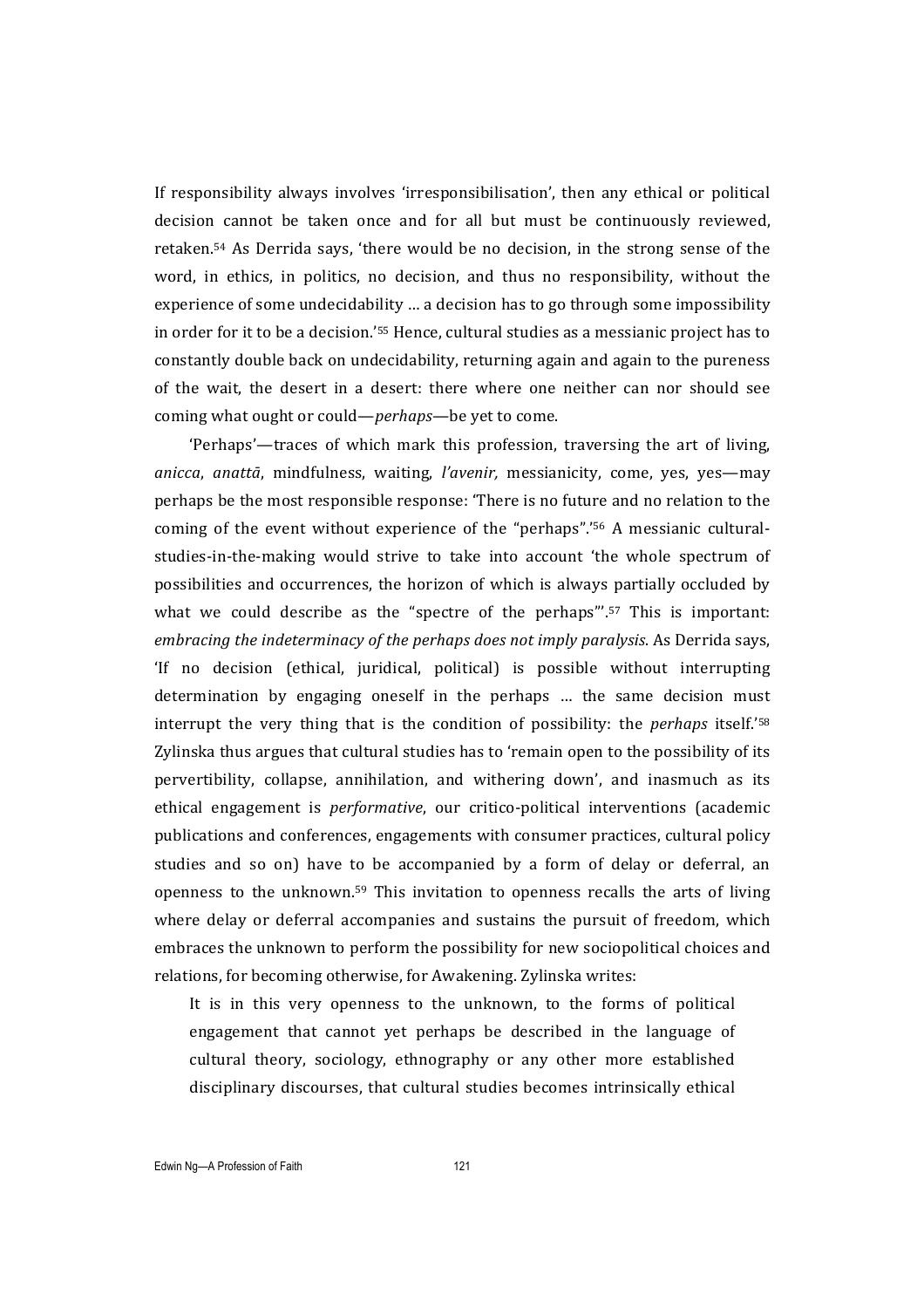... For Derrida messianic politics constitute a viable political option arising out of the renunciation of a desire to rule, control and master; it is a politics which does not compromise its commitment even if it does leave a specific agenda behind. What we are left with are 'ways of respecting or greeting what remains to come—a future of which we know nothing. What comes will never belong to the order of knowledge or fore-knowledge'.<sup>60</sup>

We return yet again to the pureness of the wait, the desert in a desert: there where one neither can nor should see coming what ought or could—*perhaps*—be vet to come. A call for and of faith? Perhaps, 'faith without faith', where 'undecidability is the first, last and constant, the element, the space in which faith makes its leap, the horizon in terms of which faith understands its limits, understands that it is faith, through a trace darkly'?<sup>61</sup>

My coterminous practice of Buddhism, poststructuralist thought and cultural studies has made this question of faith impossible to ignore, impossible not to say yes, yes to the perhaps, not if I wish to maintain fidelity to undecidability, *anicca*, impermanence, change, which admittedly can and has aroused fear and trembling; but I cannot keep silent because it also arouses, *perhaps* it is even the condition of possibility for, trust, confidence, hope, and yes, love. Consider this leitmotif—?!?!?! in Thai Buddhist artist, the late Montien Boonma's work. Boonma, who lost his wife to breast cancer in 1994 and succumbed to brain tumour himself in 2000, confronted through his art *dukkha*, the uncertainties of life that is *anicca*. ?!?!?! (the interrobang) was even plastered on the walls of his dying wife's hospital room, representing his experience of Buddhist meditation, of the unknown, surprise, discovery, hope—the movement of faith:

The question mark is the symbol of the unknown realisable through meditation. The spiral shape of the question mark represents the movement from the outer to the inner (and vice versa) achieved by concentration. When we grasp the unknown, we feel it but cannot express it. The exclamation mark is a symbol of this feeling of realisation. I perceived a gap between these two ... the question and the response these ... two are never ending. A response can turn into the subsequent question.

It's like our mind.<sup>62</sup>

?!?!?!...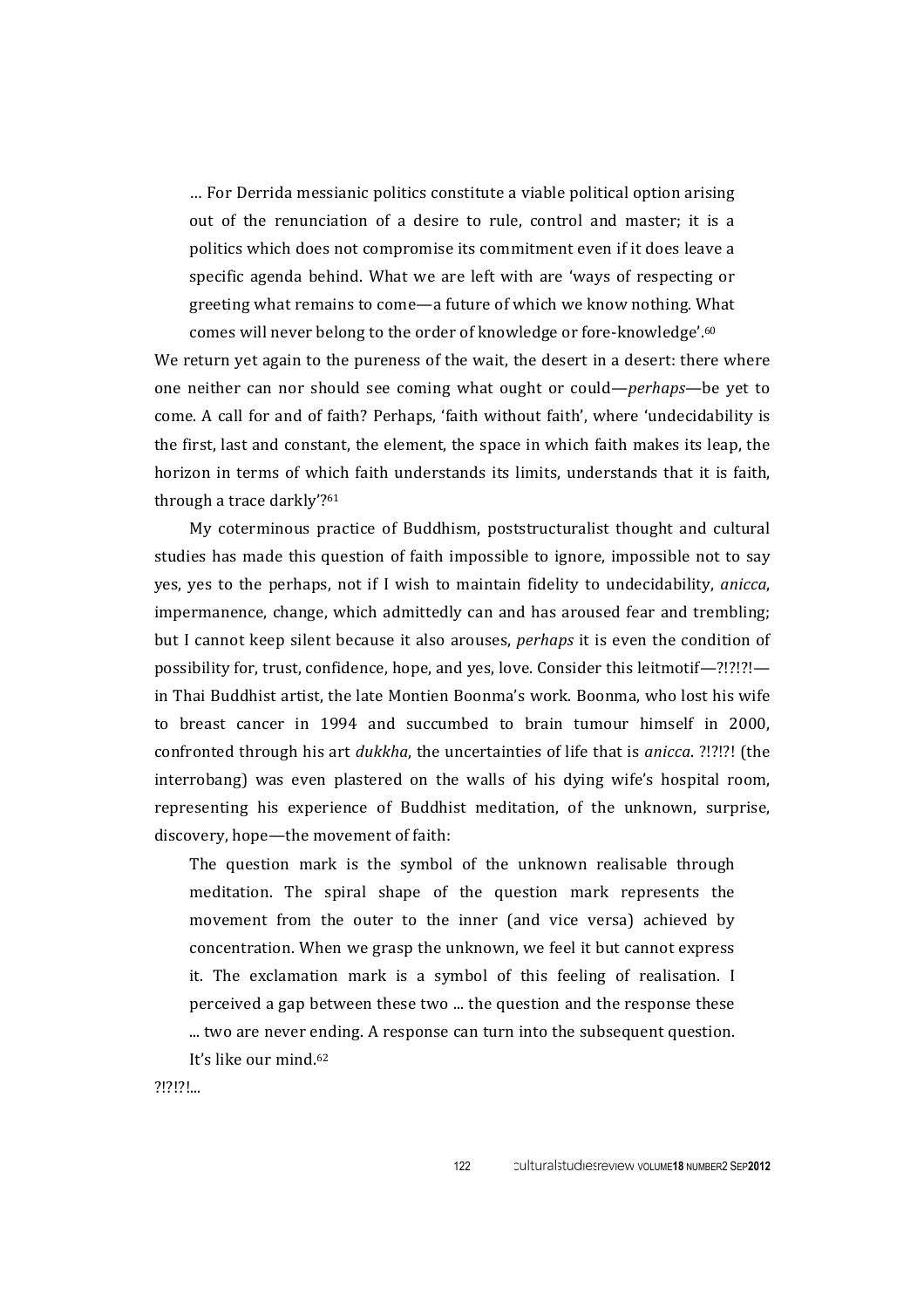My point here is not to make claims about the unknown that is realisable by the mind but to propose that faith is, to paraphrase Boonma, what we feel but cannot ever fully express. Given the inroads made into the study of affect in the past decade, could this be one way forward: to investigate faith as something *felt*, of the nonrational (which is not to say irrational) in tension with—or perhaps in a *mutually supportive* relationship with—the rational? This suggestion is prompted partly by my experience of Buddhist soteriology as an ongoing process of embodying 'inbetween-ness', which coincides with the characterisation of affect as 'born in inbetween-ness';<sup>63</sup> and partly by Brian Massumi's observation that 'faith' forms the 'ultimate foundation of the capitalist monetary system'.<sup>64</sup> Investigating faith with affect theory could therefore not only illuminate the affective dynamics of religious commitment and spiritual pursuit, but also uncover new strategies for contesting neoliberal politics, which arguably functions like a religion of the market. To again evoke Redden's essay, how, for example, might we investigate the question of faith within the context of New Age spirituality, and what might the question elucidate about its affective economy? Such a critical hospitality towards spiritual knowledge practices and faith performs a double vector decision, a responsible response towards this 'other' that is religion *and* cultural studies' 'long-standing commitment to the applied critique of the social and political effects of a market economy', a commitment which, Graeme Turner argues, ought to remain a foundational stance even as we explore how the ever-proliferating products and practices of the market might empower individuals. At the very least, I'd suggest that this broadly Marxist commitment ought to be a central axis for orienting the general task of responding to difference.<sup>65</sup>

*Faith* as an affective response born in in-between-ness? This inquiry is certainly pertinent in the case of Vipassana as it prioritises *vedanā*. But it could also be explored in the contexts of other religions or spiritualities and even nonreligious contexts like academia, where faith may very well be the 'ultimate glue' that holds together our hopes and aspirations as we engage in the  $[endless?]!]$ ?!!) pursuit of understanding, helping us adhere to our ethico-political commitments with *fidelity*, with *trust* and *confidence* in our practice, vocation, craft, calling: our *profession*. Perhaps this could be one way of redressing the neglect of faith in cultural studies, if not the academy more generally?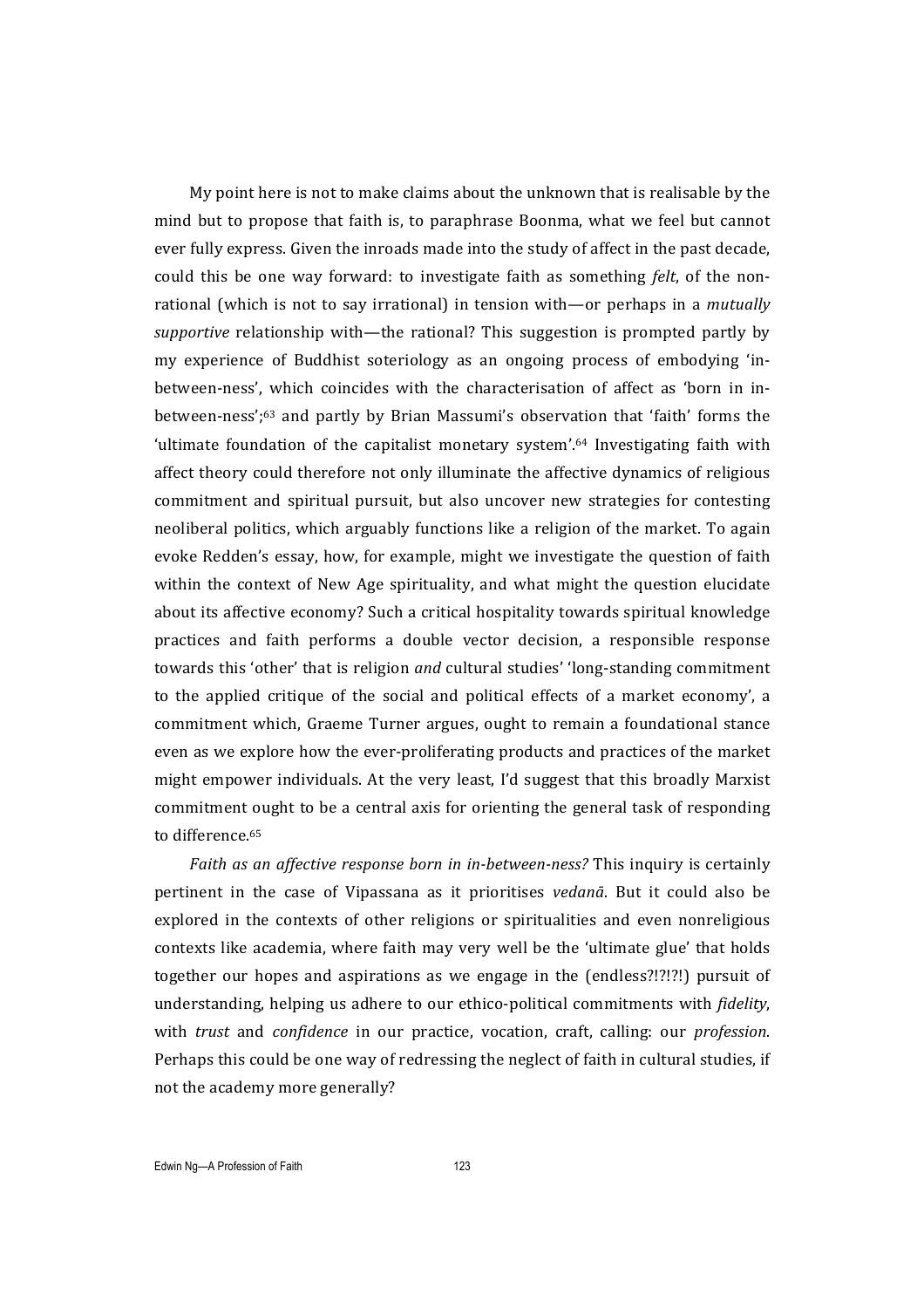In conclusion, I offer Boonma's motif as a visual metaphor for the movement of thought, a ceaselessly differing and deferring trail of ?!?!?! that always keeps faith with undecidability, the *perhaps*. ?!?!?! represents the profession I'm making in the name of 'cultural studies', a promise, a messianic project 'which renounces the desire to know, to close off dissensus, to erase incalculable alterity, but which does not at the same time sidestep its political commitment, presents itself as both an ethical possibility and a responsibility'.<sup>66</sup> This is my profession of faith. This profession, I accept, remains indeterminate, uncertain. But perhaps this is precisely why it is a *profession* of faith?!?!?! I do not pretend to have my finger on faith, quite impossible to speak about, much less know. I thus offer this profession of faith to you, whom I can only ever address *in good faith*, as an invitation to ponder together on the 'perhaps', which, *I believe*, we (forgive me for being presumptuous) cannot but feel in this profession, in this very life.

Yours faithfully.

Edwin Ng works in the School of Communication and Creative Arts at Deakin University. His current research performs autoethnographical investigations of his coterminous practice of Buddhism and cultural research so as to explore hospitable encounters between sacred and scholarly traditions, and to interrogate ethicopolitical debates about religion, spirituality, and the role of faith in cultural studies and micropolitics more generally.

<u> 1989 - Johann Stein, fransk politik (d. 1989)</u>

—

—ACKNOWLEDGEMENTS

I thank all who have generously offered feedback on this essay. This profession of faith is dedicated to loved ones, friends, colleagues and other others who remain unknown, without whom this performative declaration would not be possible.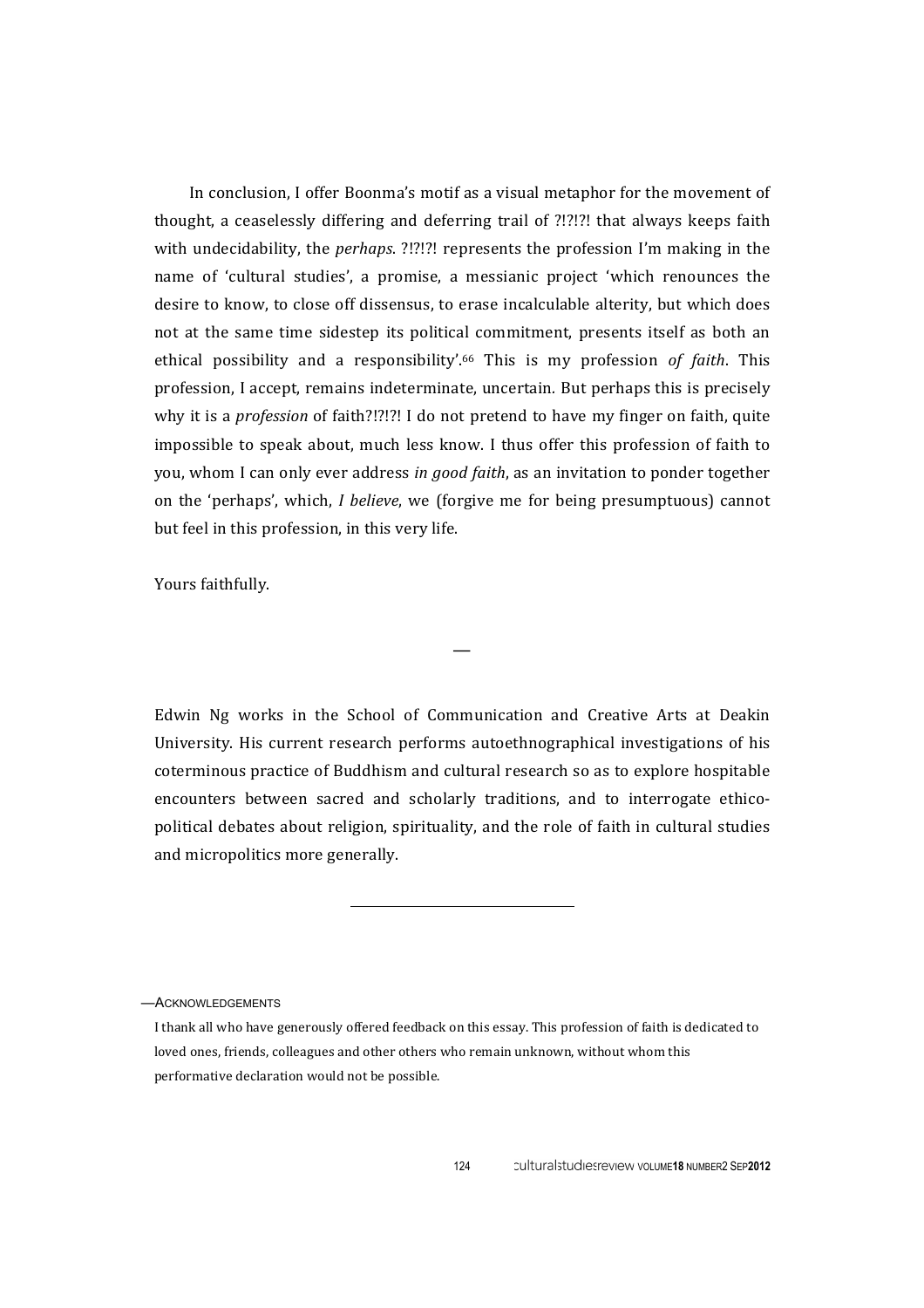### —NOTES

<sup>1</sup> Jacques Derrida, 'The Future of the Profession or the University without Condition (thanks to the "Humanities", what could take place tomorrow)' in *Jacques Derrida and the Humanities: A Critical Reader*, ed. Tom Cohen, Cambridge University Press, Cambridge, 2001, pp. 35–6.

<sup>2</sup> Jeremy Carrette and Richard King, *Selling Spirituality: The Silent Takeover of Religion*, Routledge, New York, 2005.

<sup>3</sup> My experience of Buddhism suggests that faith is linked with ethics, a link also found in Derrida's work. See Edwin Ng, 'Cultural Studies and Matters of Faith: The Case of DhammaWheel.com', Cultural *Studies Review, vol.* 17, no.1, 2011, pp. 247-69.

<sup>4</sup> See for instance: David McMahan, *The Making of Buddhist Modernism*, Oxford University Press, Oxford and New York, 2008; Donald S. Lopez Jr, *Buddhism and Science: A Guide for the Perplexed*, University of Chicago Press, Chicago, 2008; Donald S. Lopez Jr (ed.), *Curators of the Buddha: The Study of Buddhism Under Colonialism*, Chicago University Press, Chicago, 1995; Robert Sharf, 'Buddhist Modernism and the Rhetoric of Meditative Experience', *Numen* 42, 1995, pp. 228-83.

<sup>5</sup> Such representations of Buddhism have accrued much cultural cachet in late-capitalist societies, prompting Slavoj Zizek to question the ideological implications of 'Western Buddhism'. My investigation into the ethico-political potentials of Vipassana articulates a response to his claim that the Buddhist meditative stance 'enables you to fully participate in the frantic pace of the capitalist game while sustaining the perception that you are not really in it'. See Slavoj Zizek, *On Belief*, Routledge, New York, 2001, pp. 12-15.

 $6$  Vipassana Meditation, 'What is Vipassana?', <http://www.dhamma.org/en/vipassana.shtml>.

7 See for example, Jin Y. Park (ed.), *Buddhisms and Deconstructions*, Rowman and Littlefield, Lanham, 2006.

<sup>8</sup> Michel Foucault, *Religion and Culture*, edited by Jeremy Carrette, Routledge, New York, 1999; Jeremy Carrette, *Foucault and Religion: Spiritual Corporality and Political Spirituality*, Routledge, London and New York, 2000; James Bernauer and Jeremy Carrette (eds), *Michel Foucault and Theology: The Politics* of Religious Experience, Ashgate, Aldershot, UK and Burlington, USA, 2003

<sup>9</sup> Carrette, *Foucault and Religion*, p. 126.

<sup>10</sup> Michel Foucault, 'The Ethic of the Care of the Self as a Practice of Freedom', in The Final Foucault, ed. James Bernauer and David Rasmussen, MIT Press, Cambridge, Mass., 1988, p. 14.

<sup>11</sup> Michel Foucault, 'Questions of Method' in *The Foucault Effect: Studies in Governmentality, with two lectures by and an interview with Michel Foucault, ed. Graham Burchell, Colin Gordon, and Peter Miller,* University of Chicago Press, Chicago, 1991, p. 82.

12 Carrette, *Foucault and Religion*, p. 138.

<sup>13</sup> Michel Foucault, 'The Subject and Power', *Critical Inquiry*, vol. 8, no. 4, 1982, p. 781.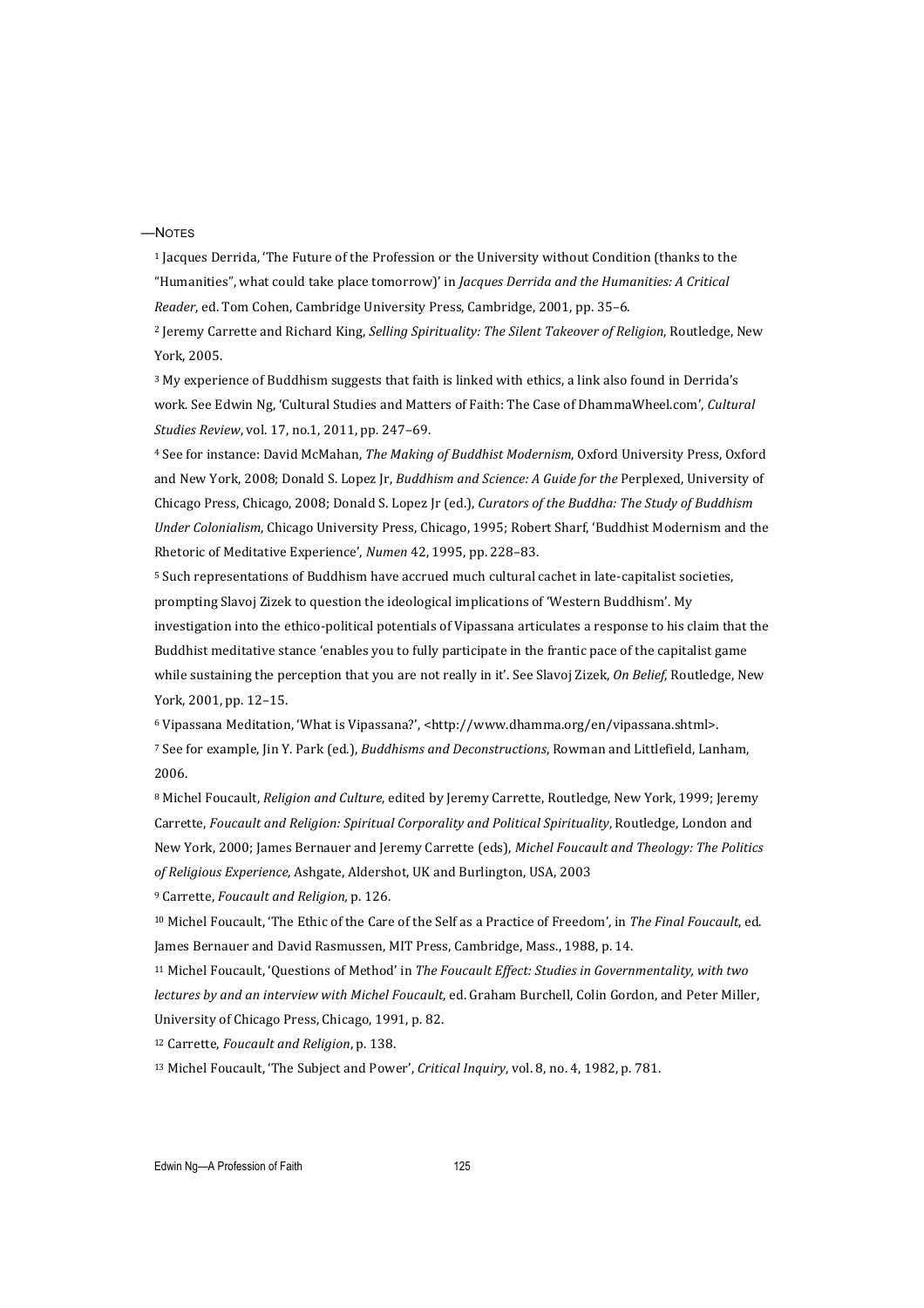<sup>14</sup> Frédéric Gros, 'Course Context' in Michel Foucault, *The Hermeneutics of the Subject: Lectures at the* Collège de France 1981-1982, ed. Frédéric Gros, trans. Graham Burchell, Picador, New York, 2005, p. 512.

<sup>15</sup> For a sample of such approaches, see 'Introduction' in Matt Hills, *Fan Cultures*, Routledge, London and New York, 2002.

<sup>16</sup> Nikolas Rose, *Governing the Soul: The Shaping of the Private Self*, Routledge, London, 1990; Nikolas Rose, *Inventing Our Selves: Psychology, Power and Personhood*, Cambridge University Press, Cambridge, 1998.

<sup>17</sup> Jay Johnston, and Ruth Barcan, 'Subtle Transformations: Imagining the Body in Alternative Health Practices', *International Journal of Cultural Studies*, vol. 9, no. 1, 2006, pp. 26-8.

<sup>18</sup> Jay Johnston and Ruth Barcan, 'The Haunting: Cultural Studies, Religion, and Alternative Practices', The Iowa Journal of Cultural Studies, vol. 7, 2005,

<http://www.uiowa.edu/~ijcs/secular/barcan\_johnston.htm>. 

<sup>19</sup> Johnston and Barcan, 'The Haunting'. See also, Ruth Barcan, 'Alternative Therapies as Disciplinary Practices: The Uses and Limitations of a Foucauldian Approach' in *Cultural Theory in Everyday Practice*, ed. Nicole Anderson and Katrina Schlunke, Oxford University Press, Melbourne, Australia, 2008. <sup>20</sup> Guy Redden, '*The Secret*, Cultural Property and the Construction of the Spiritual Commodity', Cultural *Studies Review.* vol. 18, no. 2, 2012, pp. 52-73.

<sup>21</sup> The focus here is on undecidability; the reader is referred to Zylinska's book for clarification on her treatment of performativity. Joanna Zylinska, *The Ethics of Cultural Studies*, Continuum, London; New York, 2004, p. 4.

<sup>22</sup> Zylinska, p. 35.

23 Zylinska, p. 39.

<sup>24</sup> Jacques Derrida, 'Faith and Knowledge: The Two Sources of "Religion" at the Limits of Reason Alone' in Acts of Religion, ed. Gil Anidjar, Routledge, London and New York, 2002, pp. 40-101.

<sup>25</sup> Michel Foucault, 'About the Beginnings of The Hermeneutics of the Self: Two Lectures at Dartmouth', *Political Theory*, vol. 21, no. 2, 1993, p. 203.

<sup>26</sup> Timothy O'Leary, *Foucault and the Art of Ethics*, Continuum, London and New York, 2002.

<sup>27</sup> Michel Foucault, *The Use of Pleasure*, Vintage Books, New York, 1990, pp. 25-32.

<sup>28</sup> Michel Foucault, *History of Sexuality*, Vintage Books, New York, 1990, pp. 154-5.

<sup>29</sup> O'Leary, p. 153.

<sup>30</sup> Foucault notes that up till the Cartesian moment when they were decisively split, 'know thyself' was not only twinned with but subordinated to 'the care of self'. Michel Foucault, *The Hermeneutics of the Subject: Lectures at the Collège de France 1981-1982*, ed. Frédéric Gros, trans. Graham Burchell, Picador, New York, 2005, pp. 1-24.

31 Foucault, *The Hermeneutics of the Subject*, pp. 15–16.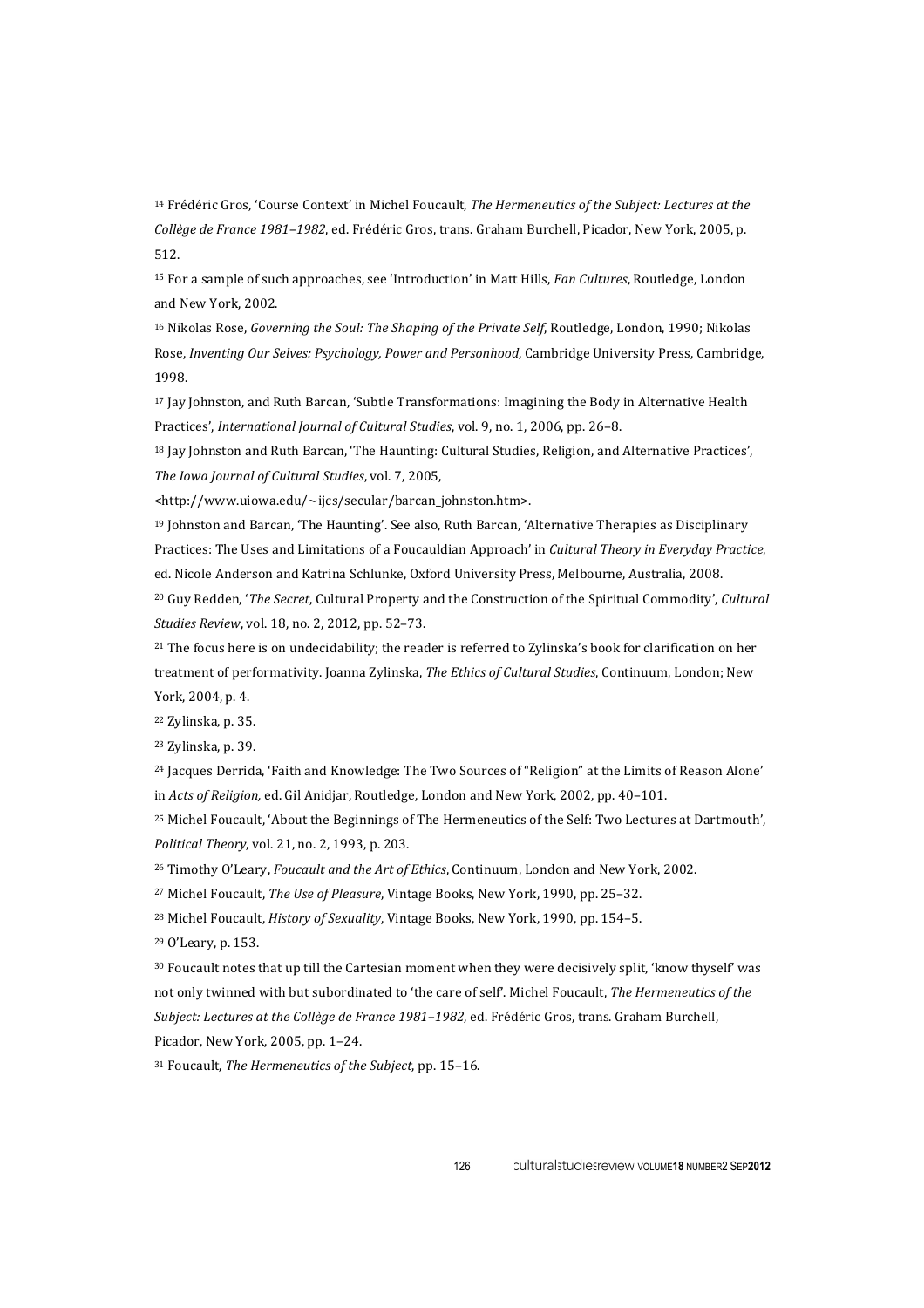<sup>32</sup> Michel Foucault, 'Is It Really Important to Think? An Interview Translated by Thomas Keenan', *Philosophy and Social Criticism, vol.* 9, no. 1, 1982, p. 33. Robert Hattam's discussion of Foucault's work alerted me to this consonance between Buddhist mindfulness and the Foucauldian critical attitude; see Robert Hattam, Awakening Struggle: Towards a Buddhist Critical Social Theory, Post Pressed, Queensland, 2004, pp. 46-8, 110-3.

33 Foucault, 'Is It Really Important to Think?', p. 34.

<sup>34</sup> David Couzens Hoy, *Critical Resistance: From Poststructuralism to Post-Critique*, MIT Press,

Cambridge, MA, 2005, p. 90.

35 O'Leary, p. 173

<sup>36</sup> Michel Foucault, 'Maurice Blanchot: The Thought from Outside' in *Foucault/Blanchot*, trans. Brian Massumi, Zone Books, New York, pp. 55–6; see also Thomas Flynn, 'Partially Desacralized Spaces: The Religious Availability of Foucault's Thought' in *Michel Foucault and Theology: The Politics of Religious Experience*, ed. James Bernauer and Jeremy Carrette, Ashgate, Aldershot, UK and Burlington, USA, 2003, pp. 143–55. 

<sup>37</sup> Michel Foucault, 'What is Enlightenment?' in *The Foucault Reader: An Introduction to Foucault's Thought*, ed. Paul Rabinow, Penguin, London, 1984, p. 46.

<sup>38</sup> Michel Foucault, 'On the Genealogy of Ethics: An Overview of Work in Progress' in *The Foucault Reader*, p. 348.

39 Derrida, 'Faith and Knowledge', p. 47.

<sup>40</sup> Jacques Derrida, *Paper Machine*, trans. Rachel Bowlby, Stanford University Press, California, 2005, p. 74.

<sup>41</sup> Caputo, On Religion, p. 8; see also John D. Caputo, *The Prayers and Tears of Jacques Derrida: Religion Without Religion*, Indiana University Press, Bloomington, Indiana, 1997, pp. 69-87.

<sup>42</sup> John D. Caputo, On Religion, Routledge, London, 2001, p. 8-9.

43 Martin Hägglund, *Radical Atheism: Derrida and the Time of Life*, Stanford University Press, Stanford, California; London, 2008, pp. 116-28.

44 Hägglund, p. 126.

<sup>45</sup> Jacques Derrida, 'Terror, Religion, and the New Politics' in *Debates in Continental Philosophy: Conversations with Contemporary Thinkers*, ed. Richard Kearney, Fordham University Press, New York, pp. 12–13.

<sup>46</sup> John D. Caputo, 'On Not Knowing Who We Are: Madness, Hermeneutics and the Night of Truth in Foucault' in *Michel Foucault and Theology: The Politics of Religious Experience*, ed. James Bernauer and Jeremy Carrette, Ashgate, Aldershot, England and Burlington, USA, 2003, p. 128.

<sup>47</sup> Derrida, 'Faith and Knowledge', p. 56.

<sup>48</sup> Caputo, *The Prayers and Tears*, p. 118.

<sup>49</sup> Derrida, 'Faith and Knowledge', p. 56.